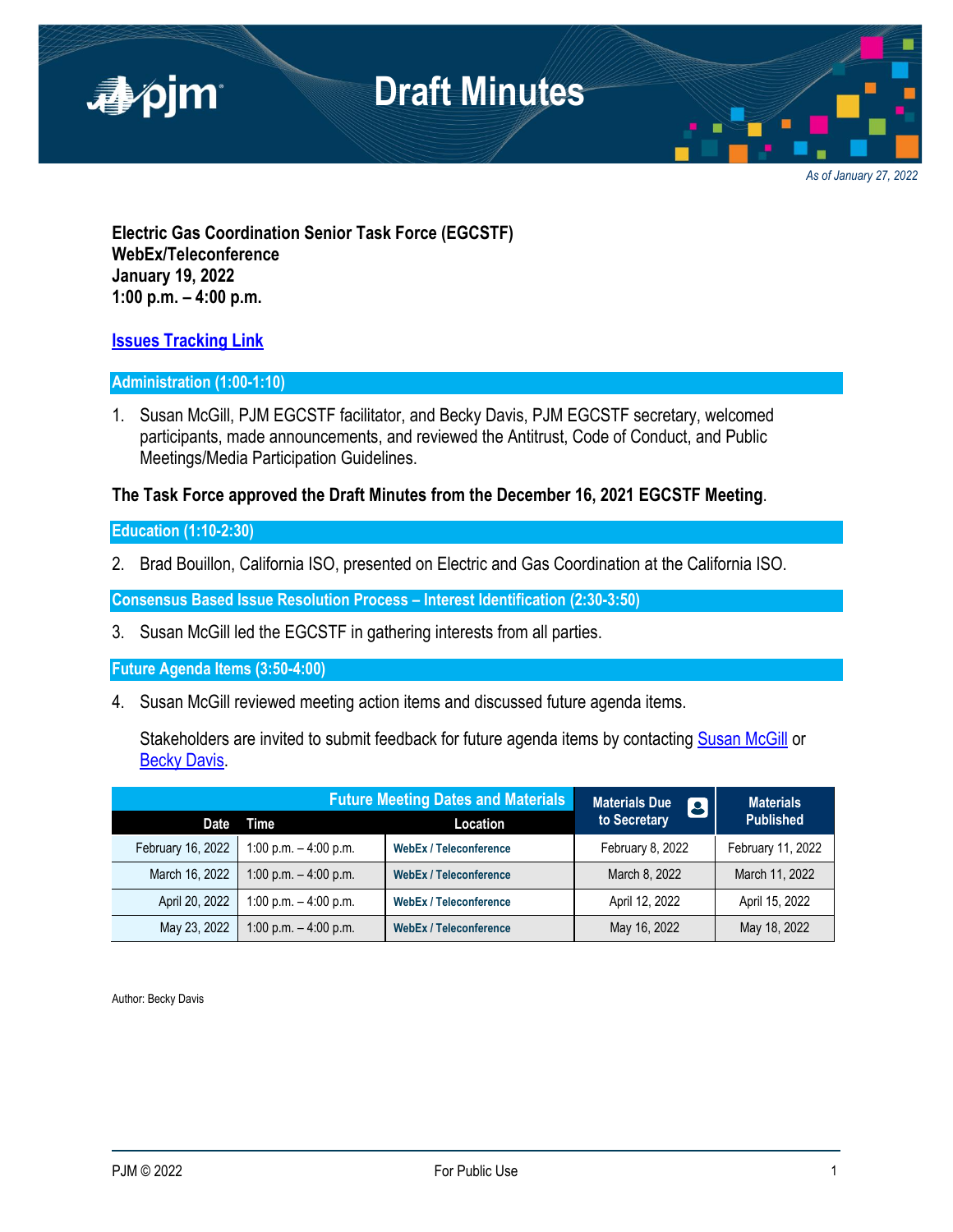

# **Draft Minutes**

*As of January 27, 2022*

| <b>Last Name</b> | <b>First Name</b> | <b>Company Name</b>                        | Sector                      |
|------------------|-------------------|--------------------------------------------|-----------------------------|
| Agen             | Matthew           | American Gas Association                   | None                        |
| Bagot            | Nancy             | Electric Power Supply Association          | None                        |
| <b>Barker</b>    | Jason             | Exelon Business Services Company, LLC      | <b>Transmission Owner</b>   |
| <b>Benchek</b>   | Jim               | <b>FirstEnergy Corporation</b>             | <b>Transmission Owner</b>   |
| Bouillon         | <b>Brad</b>       | California ISO                             | None                        |
| Boyle            | Glen              | PJM Interconnection                        | None                        |
| <b>Brault</b>    | Mary Beth         | Old Dominion Electric Cooperative          | <b>Electric Distributor</b> |
| <b>Brodbeck</b>  | John              | EDP Renewables North America LLC           | <b>Generation Owner</b>     |
| <b>Brown</b>     | Rich              | PJM Interconnection                        | None                        |
| <b>Bryson</b>    | Michael           | PJM Interconnection                        | None                        |
| Callen           | Zachary           | Illinois Commerce Commission               | None                        |
| Carroll          | Rebecca           | PJM Interconnection                        | None                        |
| Chang            | Sean              | Shell Energy North America (US), L.P.      | Other Supplier              |
| Coleman          | Thomas            | North American Electric Corporation        | None                        |
| Corash           | Richard           | PSEG Energy Resources and Trade LLC        | Other Supplier              |
| Davis            | Elizabeth         | PJM Interconnection                        | None                        |
| Davis            | James             | Dominion Energy Generation Marketing, Inc. | <b>Generation Owner</b>     |
| <b>Dibble</b>    | Jay               | Calpine Energy Services, L.P.              | <b>Generation Owner</b>     |
| Dillon           | Matthew           | <b>UGI Development Company</b>             | <b>Generation Owner</b>     |
| DiNicola         | Laura             | <b>FirstEnergy Corporation</b>             |                             |
| Donley           | Kyle              | Dominion Energy Generation Marketing, Inc. |                             |
| Dugan            | Chuck             | East Kentucky Power Cooperative, Inc.      | <b>Transmission Owner</b>   |
| Elkins           | Rachel            | American Transmission Systems, Inc.        | <b>Transmission Owner</b>   |
| Ericson          | Christine         | Illinois Commerce Commission               | None                        |
| Fabiano          | Janell            | PJM Interconnection                        | None                        |
| Fan              | Zhenyu            | PJM Interconnection                        | None                        |
| Filomena         | Guy               | Customized Energy Solutions, Ltd.          | None                        |
| Fitzpatrick      | <b>Brian</b>      | PJM Interconnection                        | None                        |
| Foladare         | Kenneth           | Geenex Solar LLC                           | Other Supplier              |
| Ford             | Adrien            | Old Dominion Electric Cooperative          | <b>Electric Distributor</b> |
| Fuess            | Christian         | PBF Power Marketing, LLC                   | End-Use Customer            |
| Glazer           | Craig             | PJM Interconnection                        | None                        |
| Green            | Shelby            | <b>Energy and Policy Institute</b>         |                             |
| Hatfield         | Jeremy            | Old Dominion Electric Cooperative          | Electric Distributor        |
| Hauske           | Thomas            | PJM Interconnection                        | None                        |
| Helm             | Gary              | PJM Interconnection                        | None                        |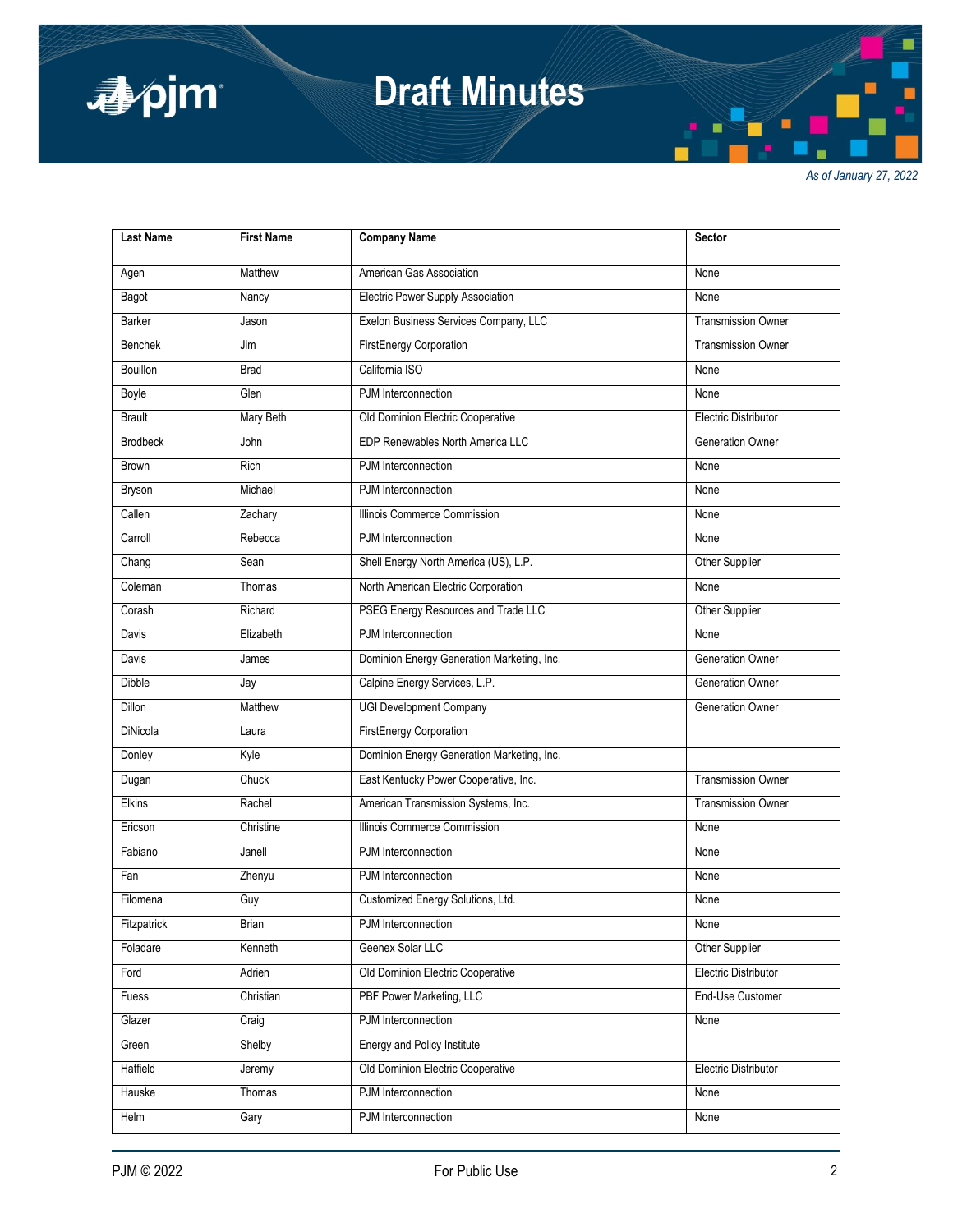

# **Draft Minutes**

*As of January 27, 2022*

| Herel       | Suzanne      | PJM Interconnection                           | None                        |
|-------------|--------------|-----------------------------------------------|-----------------------------|
| Herman      | Michael      | PJM Interconnection                           | None                        |
| Hinson      | Dale         | Dominion Energy Generation Marketing, Inc.    | <b>Transmission Owner</b>   |
| Hoatson     | Tom          | West Deptford Energy, LLC                     | <b>Generation Owner</b>     |
| Hohenshilt  | Jennifer     | Talen Energy Marketing, LLC                   | <b>Generation Owner</b>     |
| Horning     | Lynn Marie   | Customized Energy Solutions, Ltd.             | None                        |
| Horstmann   | John         | Dayton Power & Light Company (The)            | <b>Transmission Owner</b>   |
| Hull        | Gerit        | American Municipal Power, Inc.                | Electric Distributor        |
| Hyzinski    | Tom          | GT Power Group, LLC                           | None                        |
| ller        | Arthur       | Indiana Office of Utility Consumer Counselor  | None                        |
| Jagtiani    | Patricia     | Natural Gas Supply Association                | None                        |
| Janicki     | Diane        | Boston Energy Trading and Marketing LLC       | Other Supplier              |
| Johnson     | Carl         | Customized Energy Solutions, Ltd.             | None                        |
| Johnston    | David        | Other                                         |                             |
| Kazerooni   | Hamid        | PJM Interconnection                           | None                        |
| Keech       | Adam         | PJM Interconnection                           | None                        |
| Keegan      | Jack         | None                                          |                             |
| Kogut       | George       | New York Power Authority                      | Other Supplier              |
| Lai         | Erin         | PJM Interconnection                           | None                        |
| Lani        | Renee        | American Public Gas Association               | None                        |
| Lu          | Chen         | PJM Interconnection                           | None                        |
| Mabry       | David        | McNees Wallace & Nurick LLC                   | None                        |
| McCormick   | Katherine    | Illinois Commerce Commission                  | None                        |
| McGill      | Susan        | PJM Interconnection                           | None                        |
| McGlynn     | Paul         | PJM Interconnection                           | None                        |
| McNeil      | Justin       | Kentucky Public Service Commission            | None                        |
| Midgley     | Sharon       | Exelon Business Services Company, LLC         | <b>Transmission Owner</b>   |
| Mihaly      | Imola        | Nautilus Power, LLC                           | <b>Generation Owner</b>     |
| Mooney      | Jeffrey      | Pennsylvania Electric Company (NUGS)          | <b>Electric Distributor</b> |
| Nix         | Emma         | Jersey Green Energy LLC                       | Other Supplier              |
| Oberleitner | Michael      | Dominion Energy Generation Marketing, Inc.    | <b>Transmission Owner</b>   |
| Ondayko     | <b>Brock</b> | AEP Energy Partners, Inc. (AEP Gen Resources) | <b>Transmission Owner</b>   |
| Pakela      | Greg         | DTE Energy Trading, Inc.                      | Other Supplier              |
| Patel       | Keyurbhai    | PJM Interconnection                           | None                        |
| Phenix      | Michael      | TAQA Gen X LLC                                | Generation Owner            |
| Pilong      | Christopher  | PJM Interconnection                           | None                        |
| Pilong      | Melissa      | PJM Interconnection                           | None                        |
| Poulos      | Greg         | <b>Consumer Advocates of PJM States</b>       | None                        |